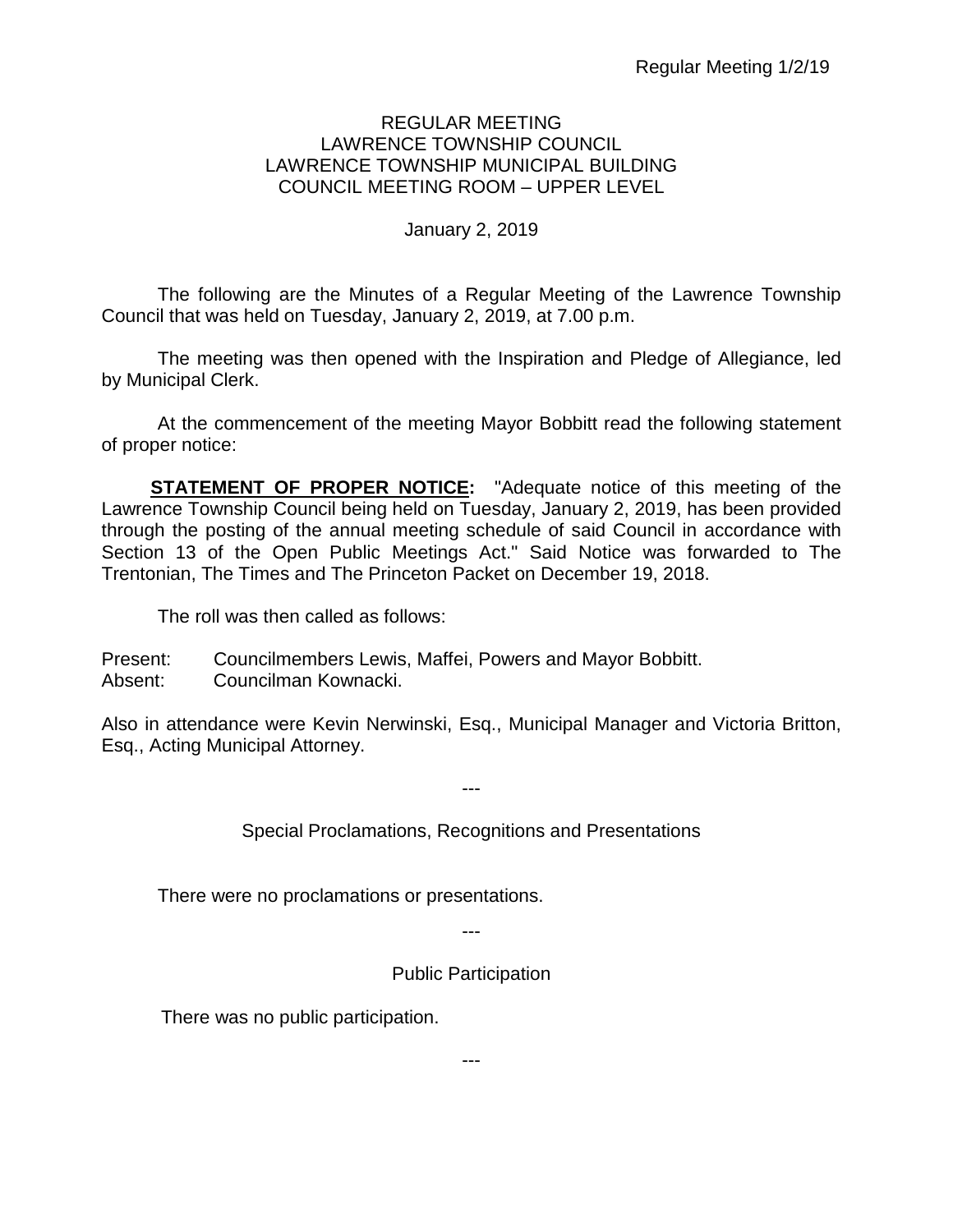# Review and Revisions of Agenda

 The Municipal Clerk requested that the Agenda be amended to remove Resolution (18-H.22) – Authorizing Appointments to Boards and Committees, to the agenda.

On a motion by Ms. Lewis, seconded by Mr. Powers, the Agenda was amended to include the above revision.

Same was carried on the following roll call vote:

Ayes: Councilmembers Lewis, Maffei, Powers and Mayor Bobbitt. Nays: None. Absent: Councilman Kownacki.

---

Adoption of Minutes

There was no adoption of minutes.

---

# Awarding or Rejecting of Bids

There was no award or rejection of bids.

---

# Introduction of Ordinances

There was no introduction of ordinances.

Adoption of Ordinances

---

Mayor Bobbitt read by title, an ordinance entitled, "AN ORDINANCE AMENDING ORDINANCE NO. 2305-18 SALARY ORDINANCE OF THE TOWNSHIP OF LAWRENCE-UNCLASSIFED AND/OR EXEMPT, SEASONAL, EMERGENCY (NON-UNION) EMPLOYEES FOR 2018/2019

Ordinance No. 2319-19

AN ORDINANCE AMENDING ORDINANCE NO. 2305-18 SALARY ORDINANCE OF THE TOWNSHIP OF LAWRENCE –UNCLASSSIFED AND/OR EXEMPT, SEASONAL,EMERGENCY (NON-UNION) EMPLOYEES FOR 2018-2019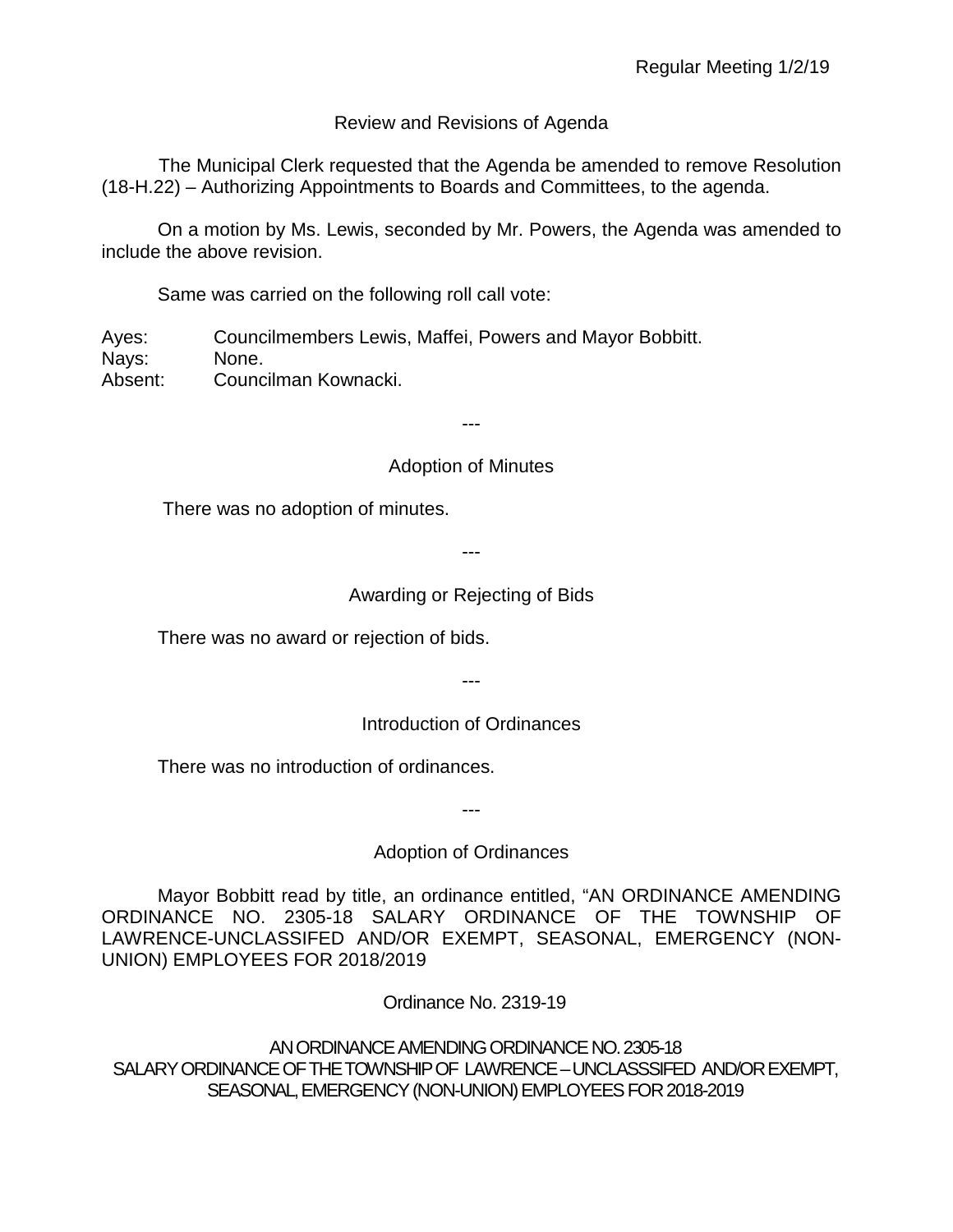BE IT ORDAINED by the Township Council of the Township of Lawrence, County of Mercer, State of New Jersey, as follows:

#### Section I. Short Title

This ordinance shall be known and may be recited as "The Salary Ordinance of the Township of Lawrence – Unclassified and/or Exempt, Seasonal, Emergency (non-union) Employees for 2018-2019."

#### Section II. Salaried Employees

The attached list of salaried positions and job titles, Schedule A and Schedule B, are hereby authorized and assigned the appropriate salary ranges for 2018-2019 and are determined by date of hire as an employee of Lawrence Township.

This ordinance will continue the Township's consistent policy of providing comparable fringe benefits to exempt employees during their active service as that provided to Supervisors, CWA Local 1032, through their collective bargaining agreement. The Township will still maintain the flexibility of granting retiree benefits to exempt employees hired after January 1, 2011. Accordingly, employees covered by this ordinance that are eligible for health and/or prescription benefits shall contribute to the cost of the said health benefit premium for medical and prescription coverage as required by law, specifically Chapter 78, P.L. 2011. All employees hired on or after January 1, 2014 shall contribute based upon the year four rates specified by said law and to be made an Appendix to a successor Agreement.

### Section III. Part-Time or Seasonal Employees

The following part-time or seasonal positions and job titles are hereby authorized and assigned the following pay maximums commencing January 1, 2018 and January 1, 2019:

| Position of Job Title                    | <b>Basis</b> | 2018                                  | 2019                                            |  |
|------------------------------------------|--------------|---------------------------------------|-------------------------------------------------|--|
| Armed Court Attendant                    | Hourly       | \$25.04                               | \$25.54                                         |  |
| <b>Emergency Medical Technician</b>      | Hourly       | \$22.16                               | \$22.60                                         |  |
| Firefighter                              | Hourly       | \$18.16                               | \$18.52                                         |  |
| Laborer (Seasonal)                       | Hourly       | \$11.39                               | \$11.62                                         |  |
| Life Guard                               | Hourly       | Federal Minimum Wage<br>up to \$15.56 | Federal Minimum<br>Wage p to<br>\$15.87         |  |
| <b>Recreation Aid</b>                    | Hourly       | Federal Minimum Wage<br>up to \$36.45 | <b>Federal Minimum</b><br>Wage up to<br>\$37.18 |  |
| <b>Recycling Coordinator</b>             | Per Annum    | \$8,243                               | \$8,408                                         |  |
| Municipal Alliance Grant                 | Per Annum    | \$2,500                               | \$2,500                                         |  |
| <b>Fire Crew Coordinator</b>             | Per Annum    | \$4,243                               | \$4,328                                         |  |
| <b>School Traffic Guard</b>              | Hourly       | \$17.40                               | \$17.75                                         |  |
| Secretary/Board & Committee              | Per Annum*   | \$1,800.00                            | \$1,800.00                                      |  |
| Tax Search Officer                       | Per Annum    | \$11,557                              | \$11,788                                        |  |
| Zoning Officer                           | Per Annum    | \$5,376                               | \$5,484                                         |  |
| <b>Deputy Registrar Vital Statistics</b> | Per Annum    | \$2,500                               | \$2,500                                         |  |
| <b>Municipal Court Attendee</b>          | Hourly       | \$22.46                               | \$22.91                                         |  |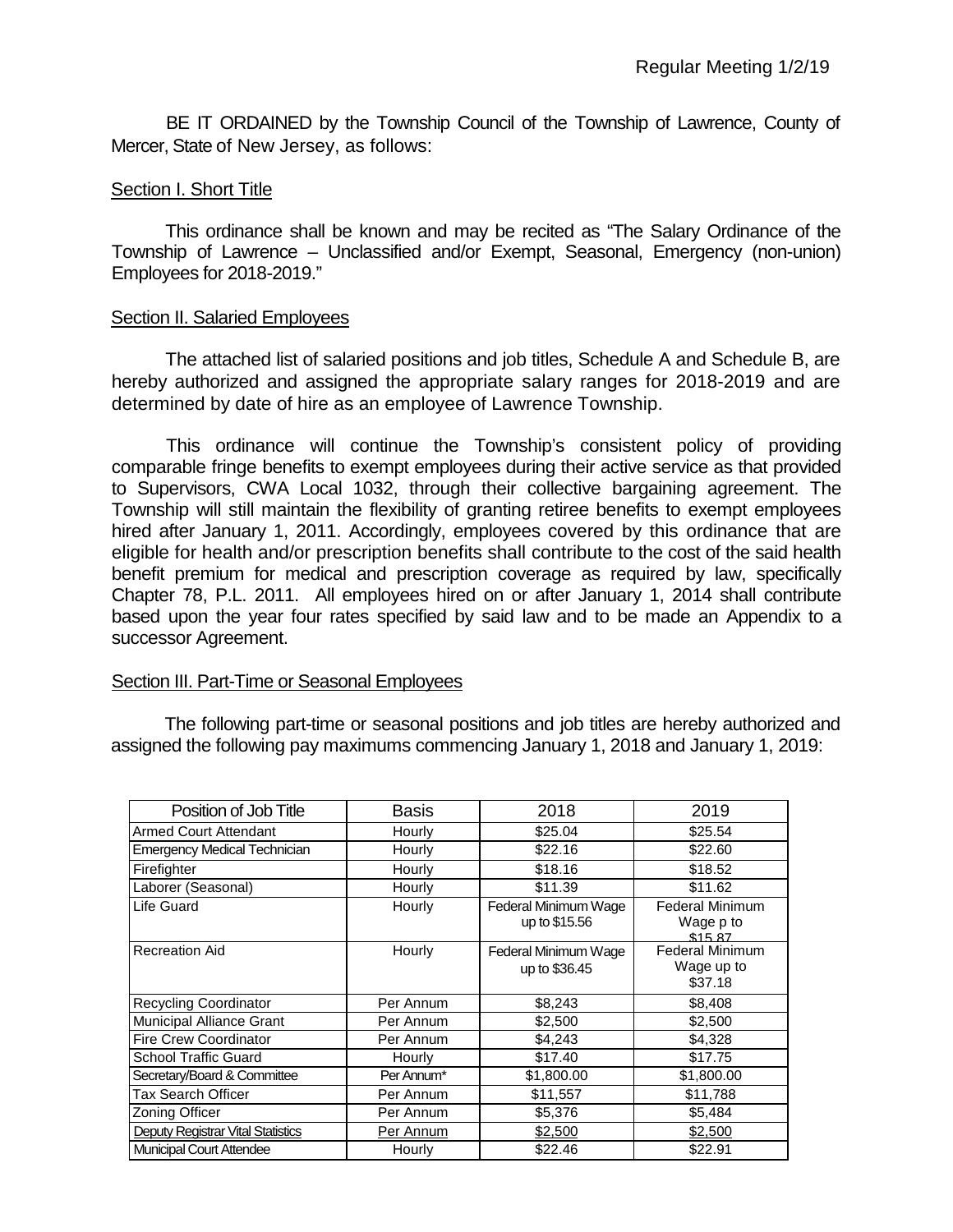| I SLEO Class III  | Hourly | \$26.00                                                        | \$26.52                                                               |  |
|-------------------|--------|----------------------------------------------------------------|-----------------------------------------------------------------------|--|
| Park Attendant    | Hourly | \$15.56                                                        | \$15.87                                                               |  |
| <b>All Others</b> | Hourly | Federal Minimum<br>Wage up to Step1 In<br>Applicable Job Title | <b>Federal Minimum</b><br>Wage up to Step1 In<br>Applicable Job Title |  |

\* Denotes title paid monthly. All other titles bi-weekly.

### Section IV. Eligibility

The ranges in Section II of this ordinance shall pertain to individuals employed by the Township of Lawrence on or after the effective date of this ordinance.

## Section V. Longevity

A. Each employee hired before January 1, 2013 and covered by this agreement shall in addition to his/her regular wages and benefits, be paid longevity based upon years of service as of December 31, 2013 with the Township in accordance with the following amounts. Said amounts to be paid to an employee shall not be adjusted beyond the longevity amount being received by an eligible employee as of December 31, 2013. Longevity shall be pensionable and included as part of the employee's regular pay. Any employee hired on or after January 1, 2014 shall not be eligible to receive longevity at any time in the future.

# Length of Service

| Beginning in year 8 through year 11                 | \$800   |
|-----------------------------------------------------|---------|
| Beginning the $12th$ year through year 15           | \$1,100 |
| Beginning the 16 <sup>th</sup> year through year 19 | \$1,400 |
| Beginning the 20 <sup>th</sup> year through year 23 | \$1,700 |
| Beginning the 24 <sup>th</sup> year through year 27 | \$2,000 |
| Beginning the 28 <sup>th</sup> year and beyond      | \$2,300 |

## Section VI. Other Personnel and Working Conditions

All other functions, responsibilities and rights not specifically enumerated in prior sections of this ordinance shall be judged to be within the province of management, subject only to the laws, rules and regulations of the New Jersey Department of Personnel, the provisions contained in applicable agreements (if any) or policy manuals, and by the issuance of Administrative Directives by the Municipal Manager.

## Section VII. Repealer

All other ordinances or parts of ordinances adopted prior to the date of this ordinance that are inconsistent with the provisions of this ordinance, are hereby repealed insofar as they relate to or concern the job classifications, salaries and benefits listed in this ordinance.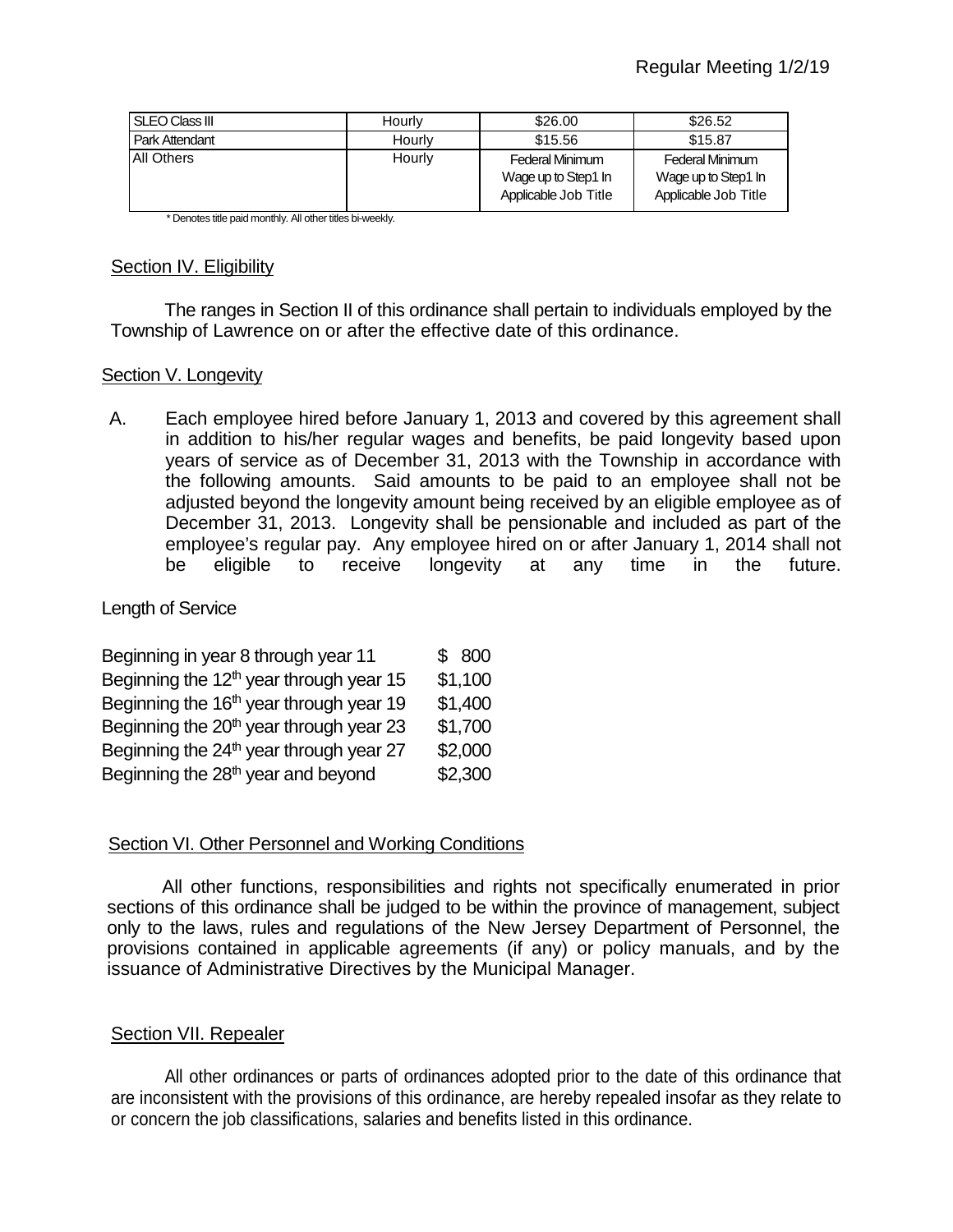### Section VIII. Severability

If any section, paragraph, sentence, clause, or phrase of this ordinance shall be declared invalid for any reason, the remaining portions of said ordinance shall not be affected thereby and shall remain in full force and effect.

### Section IX. Effective Date

A. This ordinance shall take effect twenty (20) days after the first publication thereof after final adoption.

B. All salary or compensation provided for and by this ordinance shall be effective the first day of January.

Adopted: January 2, 2019

Additions are underlined

Ordinance No. 2319-19 was introduced and approved on the following roll call vote:

| <b>COUNCIL</b>       | <b>AYE</b> | <b>NAY</b> | <b>PRESENT</b> | <b>ABSENT</b> | ABSTAIN | <b>MOVE</b> | <b>SECOND</b> |
|----------------------|------------|------------|----------------|---------------|---------|-------------|---------------|
| Mr. Kownacki         |            |            |                |               |         |             |               |
| Ms. Lewis            |            |            |                |               |         | Λ           |               |
| Dr. Maffei           | ~          |            |                |               |         |             |               |
| <b>Mr. Powers</b>    |            |            |                |               |         |             | ^             |
| <b>Mayor Bobbitt</b> | n          |            |                |               |         |             |               |

---

## **Manager's Report –**

Mr. Nerwinski stated he has nothing specific to report this evening except the Administration is preparing the bid process for the fire apparatus which will go out within the next two weeks. They have started the process of the new municipal website which will begin in the next couple of weeks and labor negotiations are starting with the EMS and the two police unions (FOP/PBA).

---

## **Attorney's Report –**

There was no Attorney's report.

1

---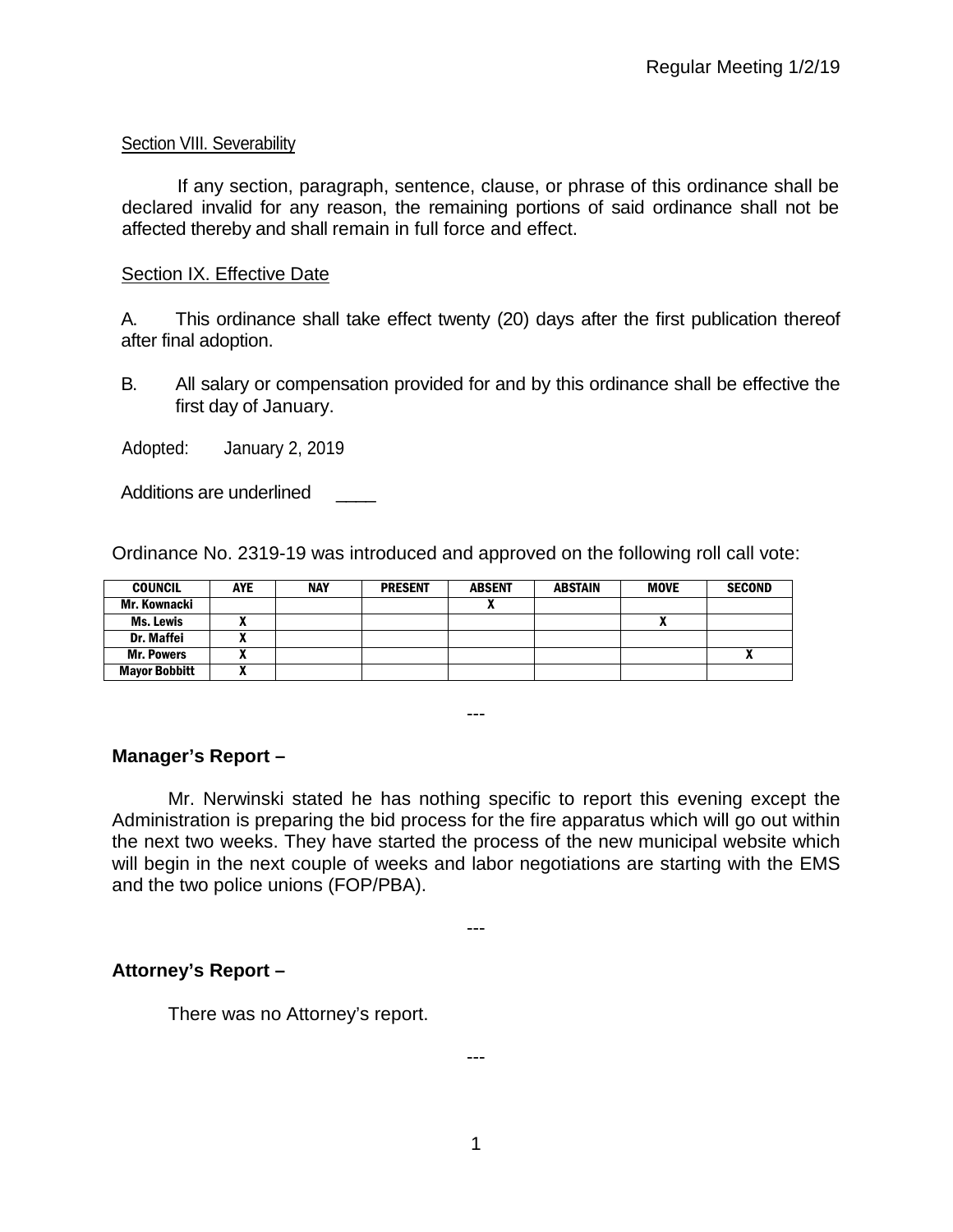# **Clerk's Report –**

There was no Clerk's report.

# **Unfinished Business –**

There was no unfinished business.

# **New Business –**

Councilman Maffei stated today his wife, Leona, fell out of her wheelchair and he requested assistance and the Fire Department responded, not the EMS, and he would like to give praise the firefighters, one man and one woman, who lifted his wife up and put her back in the wheelchair with no problem. Mayor Bobbitt stated he has heard a lot of good stories about their lifesaving people so it is nice to hear that they are doing a great job.

---

---

---

# **Public Participation (3-minute limitation per speaker)** –

There is no public participation.

---

## **Resolutions**

Resolution No. 1-19, Authorizing Adoption of the 2019 Temporary Budget, was approved by the following roll call vote:

| <b>COUNCIL</b>       | <b>AYE</b> | <b>NAY</b> | <b>PRESENT</b> | <b>ABSENT</b> | <b>ABSTAIN</b> | <b>MOVE</b> | <b>SECOND</b> |
|----------------------|------------|------------|----------------|---------------|----------------|-------------|---------------|
| Mr. Kownacki         |            |            |                |               |                |             |               |
| Ms. Lewis            |            |            |                |               |                | Λ           |               |
| Dr. Maffei           |            |            |                |               |                |             |               |
| <b>Mr. Powers</b>    |            |            |                |               |                |             |               |
| <b>Mayor Bobbitt</b> |            |            |                |               |                |             |               |

Cited Resolutions are spread in their entirety in the Resolution Books of the Township of Lawrence.

 $\sim\sim\sim$ 

2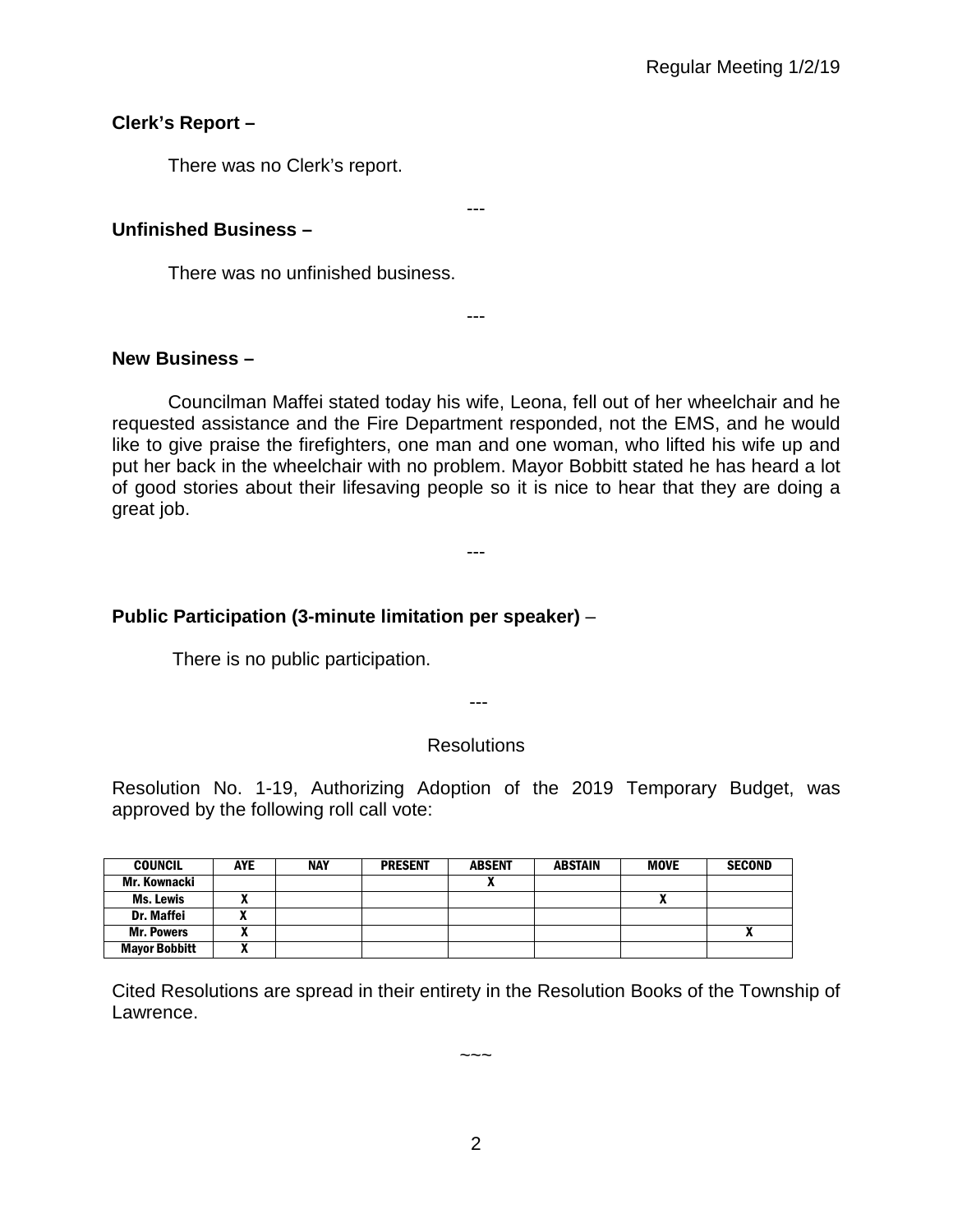Resolution Nos. 2-19 (18-B.1) through 42-19 (18-H.21) with the exception of Resolutions (18-I.26 thru 18-I.33 – State Contracts) were approved by the following roll call vote:

| <b>COUNCIL</b>       | <b>AYE</b> | <b>NAY</b> | <b>PRESENT</b> | <b>ABSENT</b> | <b>ABSTAIN</b> | <b>MOVE</b> | <b>SECOND</b> |
|----------------------|------------|------------|----------------|---------------|----------------|-------------|---------------|
| Mr. Kownacki         |            |            |                |               |                |             |               |
| <b>Ms. Lewis</b>     |            |            |                |               |                |             |               |
| <b>Dr. Maffei</b>    | "          |            |                |               |                |             |               |
| <b>Mr. Powers</b>    |            |            |                |               |                |             | -<br>A        |
| <b>Mayor Bobbitt</b> |            |            |                |               |                |             |               |

Cited Resolutions are spread in their entirety in the Resolution Books of the Township of Lawrence.

~~~

Resolution Nos. 26-19 (18- I.1) through 33-19 (18-I.8 – State Contracts) were approved by the following roll call vote:

| <b>COUNCIL</b>       | <b>AYE</b> | <b>NAY</b> | <b>PRESENT</b> | <b>ABSENT</b> | <b>ABSTAIN</b> | <b>MOVE</b> | <b>SECOND</b> |
|----------------------|------------|------------|----------------|---------------|----------------|-------------|---------------|
| Mr. Kownacki         |            |            |                |               |                |             |               |
| <b>Ms. Lewis</b>     |            |            |                |               |                | Λ           |               |
| Dr. Maffei           |            |            |                |               |                |             |               |
| <b>Mr. Powers</b>    |            |            |                |               |                |             |               |
| <b>Mayor Bobbitt</b> |            |            |                |               |                |             |               |

Cited Resolutions are spread in their entirety in the Resolution Books of the Township of Lawrence.

---

### **Council Initiatives/Liaison Reports –**

Councilwoman reminded everyone again about the Re-enactment of Colonel Hand March is Saturday, January 5, 2019 at 10:00 a.m. in the Township Municipal Building.

Councilwoman Lewis also thanked the Municipal Manager and the Health Department for their quick response to posting information for Lawrence residents about where to get water testing and for being proactive in offering information to the residents over the holiday regarding the water issue. Mr. Nerwinski thanked Councilwoman Lewis for the heads up regarding the issue and advised that they are receiving some calls of concern from residents and that the Health Officer has reached out to Trenton Water Works and another communication will be coming out to further explain the efforts they are taking to address the latest water issue. TWW is working with outside water users officials and the information will not be released until they all have reviewed it.